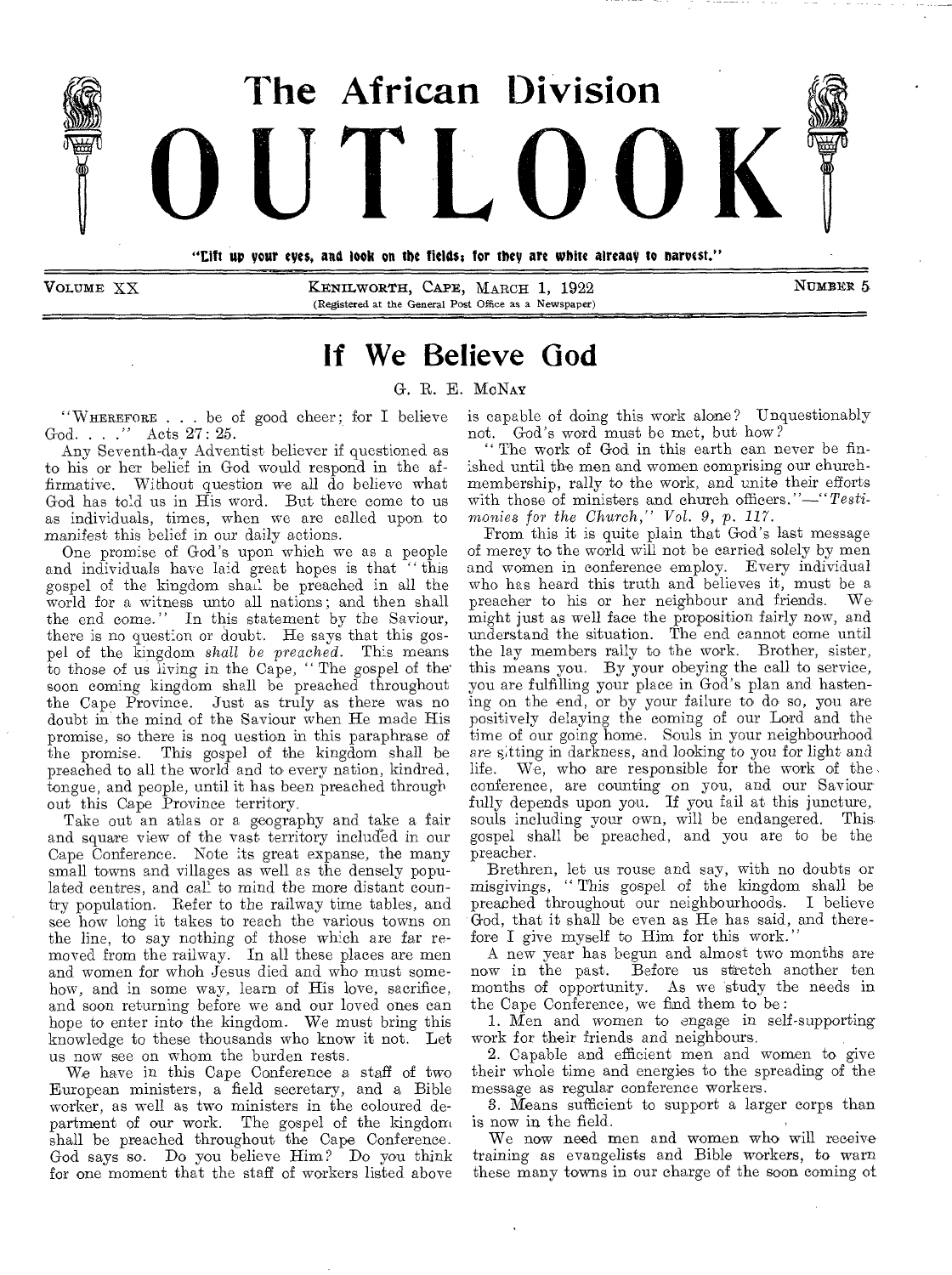our Saviour. Our plans include a tour of the Eastern Province by Brother F. E. Thompson, the Union Conference Secretary of the Educational, Home Missionary, and Young People's Departments in company with the writer.

Brother Priest, our local field missionary agent, may possibly unite with us, and let us hope that as we together visit the various churches and companies, we may learn at first hand, the needs of the field and be of some help to them.

The writer would welcome at all times, any suggestions from the brethren tending to the advancement of the cause in this field.

### SOUTHERN UNION MISSION

### The Southern Union Mission During 1921

[THE following is a summary of a report of the Southern Union Mission for the past year as given at the Constituency meeting held in Bloemfontein, Jan-23-29, 1922.]

The Southern Union Mission was organised about three years ago, but was not united with the South African Union Conference until after the general meeting held in January 1921. At that time, separate officers were appointed and the Union office was established at Johannesburg. At the same time the six local fields of the Union were reduced to four,—the Basuto Mission Field, the Bechuana Mission Field, the Kafirland Mission Field, and the Zulu Mission Field.

During the month of March Pastor E. M. Howard and the writer made a tour of the Kafirland field. Many little lights have been kindled throughout that country and more than twenty native evangelists and teachers are pressing onward with the message. There are ten organised churches, and a number of small companies scattered throughout the field. ,counselled with the workers and held evangelistic and revival meetings we were much impressed with the great opportunities and glorious future before our work in that country. A remnant is being gathered there from the darkness of heathenism as well as from the confusion of Babylon who have learned to rejoice in the "blessed hope."

Under the direction of Brother Claude Tarr, the Bethel Mission has had a very prosperous year. Sister Sutherland with her assistant teachers has done excellent work in the school and over twenty of the students were baptised during the year.. Professor Pachett, the present director of the mission, began his duties there about the first of December.

During July a small camp-meeting for the field was held at Bethel. This was followed by a workers' This was followed by a workers' institute of three weeks. Every worker was present and we believe that all received much benefit from the studies given. At its close they returned to their places of labour better qualified and more zealous to do real soul-winning work. Pastor MacNeil, Brother Jenks, Sister. A. P. Tarr, and Brother Cyril Sparrow assisted for a time in these meetings.

From the first of August, after Pastor Howard had left the field for the Zambesi Union, the writer looked after the interests of tne work in addition to other

duties, until Pastor Wm. Hodgson, the present superintendent, arrived early in December. I then spent two weeks with him visiting some of the principal centres.

Our work in the Basuto field has made steady progress during the year. With the superintendent, Pastor J. R. Campbell, I made one tour of the field and found all the workers of good courage and the work well cared for. Here also a strong foundation has been laid for developing a large work among the Basuto people. Work is being carried on in ten or twelve important centres of the field, and believers are being added every month.

We have one strong station, Emmanuel Mission, in Basutoland, with Brother F. Macdonald as the director. They have had a successful year and a good company of converts were baptised and added to the church there. With its training school this mission is destined to become a strong factor in giving the message to the Basuto. Pastor F. B. Armitage has been labouring at the Kolo station in south Basutoland.

The Workers' Institute for the Basutoland and Bechuana fields was held in Bloemfontein and has just closed. During the meeting we were very grateful for the valuable assistance of Pastors Beddoe and Straw, and Brother Thompson. The workers were much benefitted, and near the close of the meeting they set large individual goals for themselves for the winning of souls during 1922. Brother Joseph Rasmeni, who has spent nearly twenty years in the work, was ordained to the gospel ministry the last Sabbath.

Two years ago Pastor W. H. Anderson began work in the long neglected Bechuana field. There the natives live in large villages and obviously one of the 'best ways to give them the message is by evangelistic efforts conducted in these large centres. Therefore during the year Pastor Anderson, with a good corps of helpers, conducted tent efforts in both Mafeking and Taungs. The people attended these meetings well and over thirty have begun to keep the Sabbath Several of these are now entering the work. A good brick church has been erected in Mafeking at a cost of about £335. This now serves also as a school house, where a good day-school is being conducted Of course the work in the Bechuana field is only in its infancy, but a good beginning has been made, and we look forward to seeing a church established in every large town of Bechuanaland.

In the Zulu field the work has been making steady advancement. Two churches had been previously organised, and during the year Pastor I. B. Burton, the superintendent, organised a third at Dundee. Interest in the truth seems to be springing up in many places and thus there is an urgent demand for more workers. Our work is also getting a hold in Swaziland, which should be developed.

The Zulu mission station and school at Spion Kop had a very successful year under the direction of Pro fessor Patchett. Over twenty-five of the students were baptised near the close of the year. It is evident that the Zulu school will yet furnish many of the workers required to finish the work in that large field.

In the Transvaal, twenty-eight have been baptised the past year and plans should be laid for developing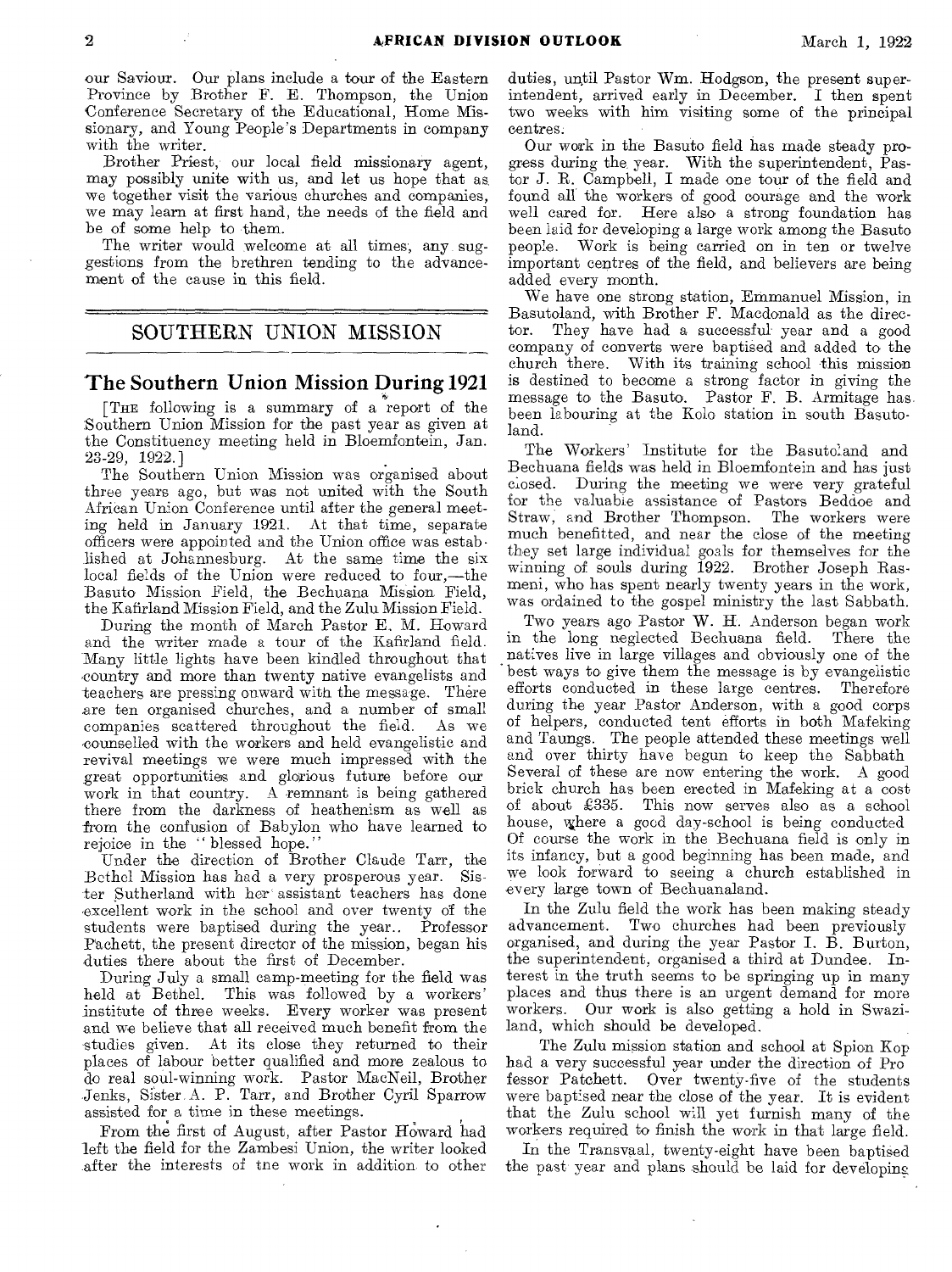the work more in that province. Faithful seed-sowing there will certainly yield a bountiful harvest of souls. The work there has only begun.

Our canvassing work under the direction *of* Brother Cyril Sparrow has shown a good growth. About £600 worth of our truth-filled literature has been delivered during the year. Most of the regular workers sell some of our native literature, but we also have a number of native brethren devoting all of their time to this work and they have succeeded well. This department will certainly continue to develop as more literature is printed in the native languages.

The " Harvest Ingathering Campaign " in the Union was fairly successful. One worker, Amos Magalela, secured over £5 in a country district and largely from the native people. The total receipts in this campaign were £154-14-11. The total Sabbath school offerings were £182-6-9. The tithe receipts for the year were £934-9-5.

With a membership of nearly 500 and a force of over fifty workers the Union set a goal for new members. This goal was to *double* our membership in the years 1921 and 1922. Since over two hundred were baptised during the past year and about two hundred others began to keep the Sabbath, we have every confidence that, with God's continued blessing, this goal shall be passed. Doors of opportunity are continually **opening in** all parts of the Union and the **ceaseless cry is, "** Come over and help us." While **we regret**  that more has not been accomplished, yet we thank God for His **blessing,** and the **measure** of success which has **attended the** work in all parts of **the field.**  We are **also very** grateful to our loyal people **overseas**  who have **so generously** given of their **means for the**  extension **of the work** among the nativo races of South Africa. Consecrating our lives anew to the Master for **service** we look to Him for strength and guidance and H. C. OLMSTEAD.

## ZAMBESI UNION MISSION *P. 0. Box* **573, Bulawayo,** *Rhodesia*

# A Good Word from Inyazura

GOD has surely blessed us in our work and it cheers our hearts to see **the** many evidences of His care for us and to see how **He** is opening the hearts of the people to hear the **message** of the soon coming Saviour.

We had been having some very dry weather a little time back, and so I called all the mission people together and we had prayer for rain. After having prayer for two evenings, **we had** a nice shower of rain, and that just in time to save our crops. But we did not have enough to last very **long, and** before long the crops began to show signs of the drought. We decided that we ought to seek God again for rain, and He answered our **prayers the next** afternoon, by sending us the rain that we so much needed, and this in spite of the wind's being in the wrong direction for rain.

Today one of our teachers came in from one of our out schools that Brother Hodgson opened just before he left us. This teacher had a very good report to

give of the work at his school. He said that just the last few days the enrollment had risen from thirty to eighty, and there are many attending school that have not yet enrolled. There has also been an attend ance of ninety-six at the Sabbath school, and many of these are convinced that what we teach is the truth For two Sabbaths, he offered a sum of money to any one who could give Bible proof that Sunday was the Of course all remained seated, and then some of the old women got up and asked why those people that had been teaching them to keep Sunday did not get up and claim the money. He further reports that numbers are leaving other schools and coming to ours, because they have heard that we always give Bible proof for what we teach. He also states that the interest is growing day by day, and he is begging for another teacher to help him. Some of these people have asked for some of our books to read, and so I have given him some of our English books to sell as we have none in the vernacular. It seems that it is high time we had some of our good books translated.

Here is a report from one of our students. "When I left the mission last vacation I went to St. Faith's Mission, and some of the teachers of this mission asked me about the state of the dead, which I explained to them from Eccl. 9. From here **I** went home, and while there I asked the headman if I might hold prayer with the people. He consented, and  $\tilde{I}$  spoke to the people and they all seemed very interested. After I had finished, the headman came to me and told me that the things I had told them about were good."

There are many such reports and many of those spoken to become interested. One mission teacher said that he wanted to come to our mission, and study the Bible **as** soon as he was free to do so.

Such **reports** fill our hearts with joy and we thank God that **he has** given **us a** place in His work. Our only sorrow is that **we cannot** do more, because we realise that the end **is very near,** and there are thousands upon thousands waiting to hear the message. Surely it is time that all God's people awoke from their sleep and helped to finish the work.

O. 0. BREDENKAMP.

#### ශී CS.

### After Fifteen Years

WHEN the tract of land was purchased where Rusangu Mission now stands, a small village of natives were living on the land. They moved a short distance **from** the mission and settled again. A man, Chilembi by name, the headman of this village, was then in the prime of life. This man has grown old and feeble almost within calling distance of the mission, but he has ever remained stolidly indifferent to every effort of the workers to turn his heart to God.

Sabbath morning, February the 11th., word was sent him that in the afternoon Rusangu Mission would hold a service at his village. It was a beautiful afternoon, and a company of nearly one hundred from Rusangu were in attendance. Our head native teacher took charge of the meeting. The discourse was on the power of God. He spoke of the power of God as manifested in the creation of all things; using many illustrations from nature, showing that the creative power